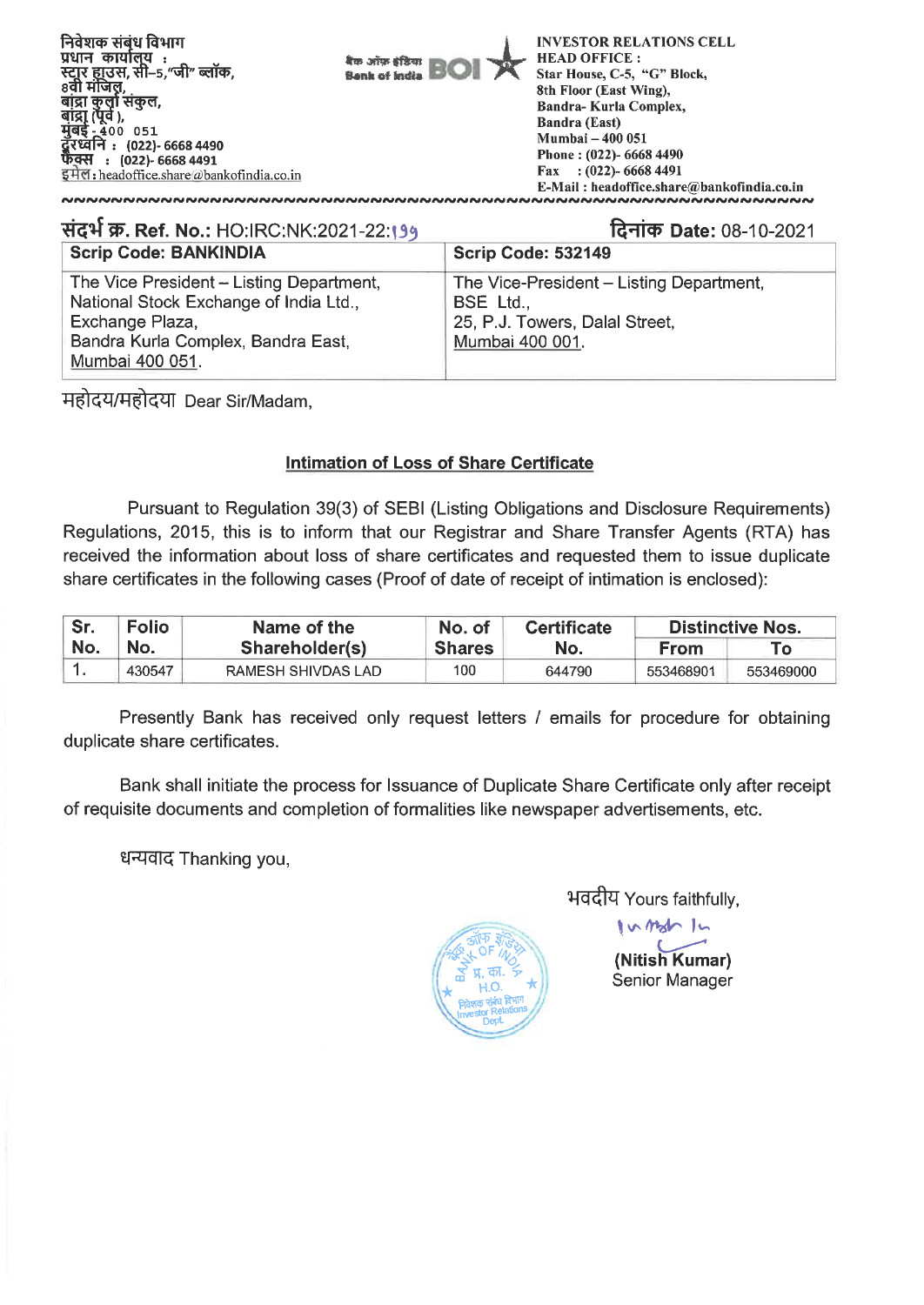#### **Investor Relations Department**

| From:               | bssduplicate@bigshareonline.com                                                 |
|---------------------|---------------------------------------------------------------------------------|
| Sent:               | Thursday, October 7, 2021 2:39 PM                                               |
| To:                 | Rajesh Venkataraj Upadhya; Investor Relations Department                        |
| Cc:                 | ganesh@bigshareonline.com; jibu@bigshareonline.com;                             |
|                     | bhagwan@bigshareonline.com; Bssduplicate@Bigshareonline.Com                     |
| Subject:            | Duplicate Share Intimations Received On : 20211007 BANK OF INDIA - EQUITY Folio |
|                     | no: 430547                                                                      |
| <b>Attachments:</b> | 547047.pdf                                                                      |

**CAUTION:** This email originated from a source outside Bank of India. Do on links or open attachments unless you recognize the sender and you know content is safe

Dear Sir/Ma'am,

Please be informed that in terms of the provisions of the SEBI (LODR) Regulations, 2015, the Company is required to submit information regarding loss of share certificates **and** issue of duplicate certificates, to the stock exchange within two days of its getting information. Further, the said intimation has to be filed only through the mode of NEAPS filing for NSE and on listing.bseindia.com for BSE and not via hard copy submission.

Accordingly, we are sharing herewith the receipt of the following request for loss of share certificate of the Company by shareholders, to enable you to comply with the said regulatory requirement within the timelines prescribed.

| <b>Client Name</b>               | Cert.<br>No | Dist. No<br>From | Dist. NO.<br>10 | Folio<br>No. | Quantity | Name                         | JH | JH<br>_ |
|----------------------------------|-------------|------------------|-----------------|--------------|----------|------------------------------|----|---------|
| BANK OF INDIA -<br><b>EQUITY</b> | 644790      | 553468901        | 553469000       | 430547       | 100      | <b>RAMESH SHIVDAS</b><br>LAD |    |         |

Should you have any queries in respect of the aforesaid instruction kindly revert back.

Regards,

Bigshare Services Pvt. Ltd.